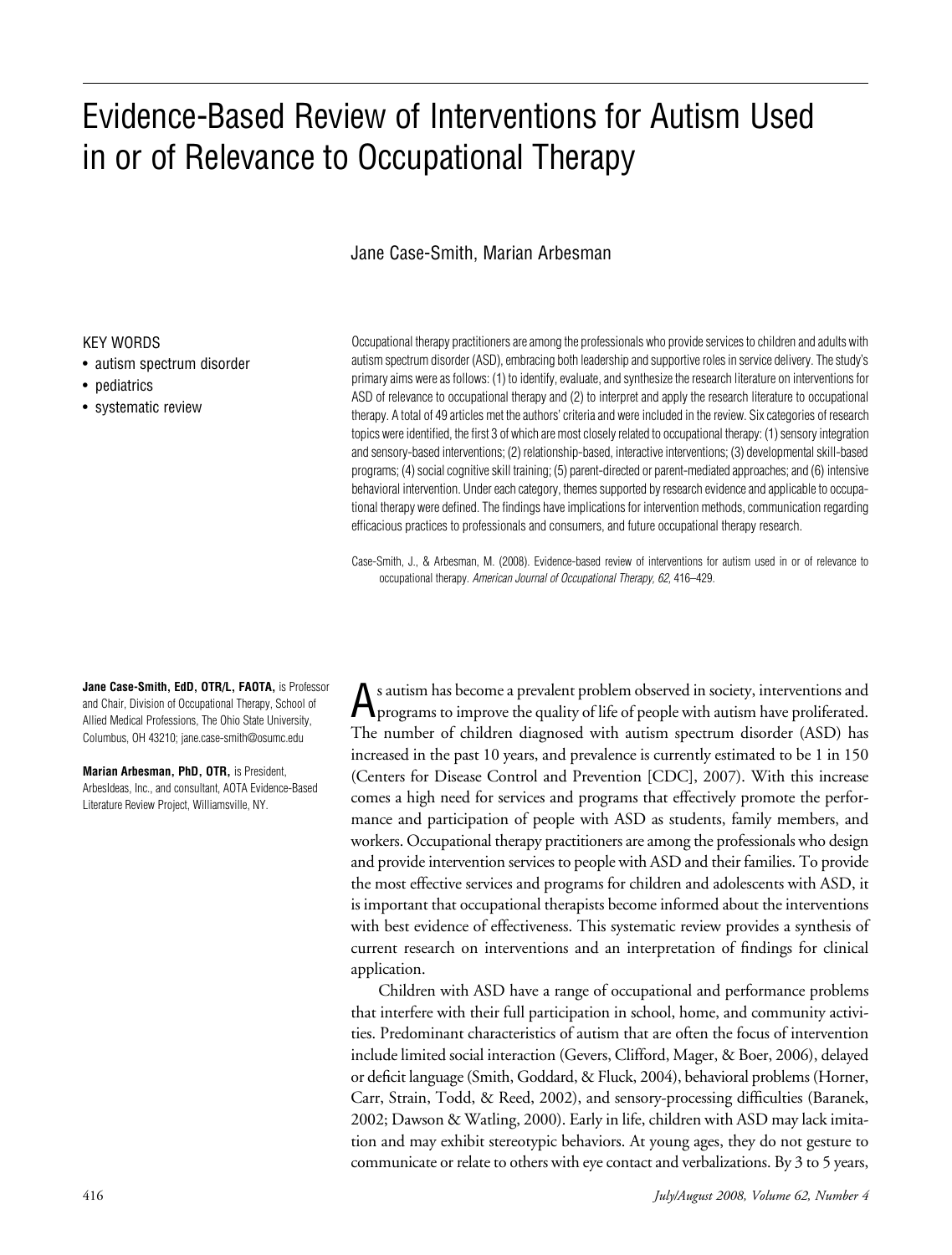children with ASD may not have developed language or may have limited speech; many use words but not with communicative intent. Important aspects of social emotional functioning, such as reading facial expressions, understanding gestures and nonverbal communication, recognizing inflection, and using language, are delayed or deficit (Dawson & Galpert, 1990). The social play of children with ASD is substantially limited, lacking joint attention, creativity, and pretend scenarios. Greenspan and Wieder (1997) described absent joyful interactions and engagement that reflects interest in and attachment to others.

Most children with ASD have sensory-processing disorders. Although visual–spatial skills may be more advanced, other sensory responses, such as those to touch and auditory input, suggest poor modulation. Greenspan and Wieder  $(1997)$  estimated that 39% of children with ASD are underreactive to sensation, 20% are hypersensitive, and 36% show a mixed pattern of hypersensitivity and hyposensitivity. These children often have aversions to olfactory and gustatory sensations and, as a result, may be highly restrictive in what they eat. Baranek (2002) also documented that many children with ASD demonstrate unusual sensory responses (e.g., hyporesponses and hyperresponses) to touch and auditory stimulations. These underlying impairments create barriers to their ability to develop social relationships, function in everyday environments (such as the classroom or playground), and learn social rules.

Given this breadth and depth of performance limitations, children and adolescents with ASD need a range of interventions and educational programming. In young children with ASD, occupational therapists often focus on enhancing children's sensory processing, sensorimotor performance, social–behavioral performance, self-care, and participation in play. In older children and adolescents, occupational therapy goals may focus on social and behavioral performance, transition to work, and independence in the community. In most settings, occupational therapists are members of an interdisciplinary team of professionals who evaluate, plan, and implement the child's program. This systematic review of the research literature considers the range of problems exhibited by people with ASD and the range of intervention approaches that can be or are used by occupational therapy practitioners. It considers both the direct service roles and supportive team roles that occupational therapy practitioners demonstrate.

## Methods

This study was initiated and supported by the AOTA as part of the Evidence-Based Literature Review project. The goal of the project is to promote evidence-based practice through

a variety of dissemination efforts, including publication of the results of systematic reviews in peer-reviewed journals. A focused review question was developed by the authors and reviewed by an advisory group of experts in ASD. According to the consensus of the group, for the purposes of the review, the definition of ASD included autism, Asperger's disorder, and pervasive developmental disorder. Search strategies were to include occupation and engagement in addition to performance-based interventions. The role of family, family coping, behavior, self-regulation, and the contextual components of intervention were also to be included in the search. In addition, there was consensus that multicomponent, multidisciplinary programs as well as focused programs that are adjunctive to broader behavioral interventions should be included in the review.

The authors, in conjunction with a medical librarian with experience in evidence-based reviews, selected research reports of relevance to occupational therapy, analyzed and summarized the reports, and interpreted the information for occupational therapy practice.

#### Research Question

The following research question guided selection of research studies for the review and interpretation of the findings:

• What is the evidence for the effect of interventions used in or of relevance to occupational therapy in children and adolescents with autism spectrum disorder?

#### Procedures

A broad search was undertaken to identify research reports for the review. Databases and sites searched included Medline, CINAHL, ERIC, PsycINFO, Social Sciences Abstracts, Sociological Abstracts, Linguistics and Language Behavior Abstracts, RehabData, Latin American and Caribbean Health Sciences Literature, and EBSCOHost. In addition, consolidated information sources, such as the *Cochrane Database of Systematic Reviews* and the *Campbell Collaboration,* were included in the search. These databases are peer-reviewed summaries of journal articles and provide a system for clinicians and scientists to conduct evidencebased reviews of selected clinical questions and topics.

Search terms were developed by the authors and reviewed by the advisory group (Table 1). Articles were included in the review if they provided evidence for an intervention approach used with children or adolescents with ASD, had been peer reviewed, were published between 1986 and 2007, and addressed a performance area or intervention approach within the domain of occupational therapy. Only studies determined to be *Level I* (i.e., randomized controlled trials, systematic reviews, and meta-analyses), *Level II* (i.e., nonrandomized clinical trials such as cohort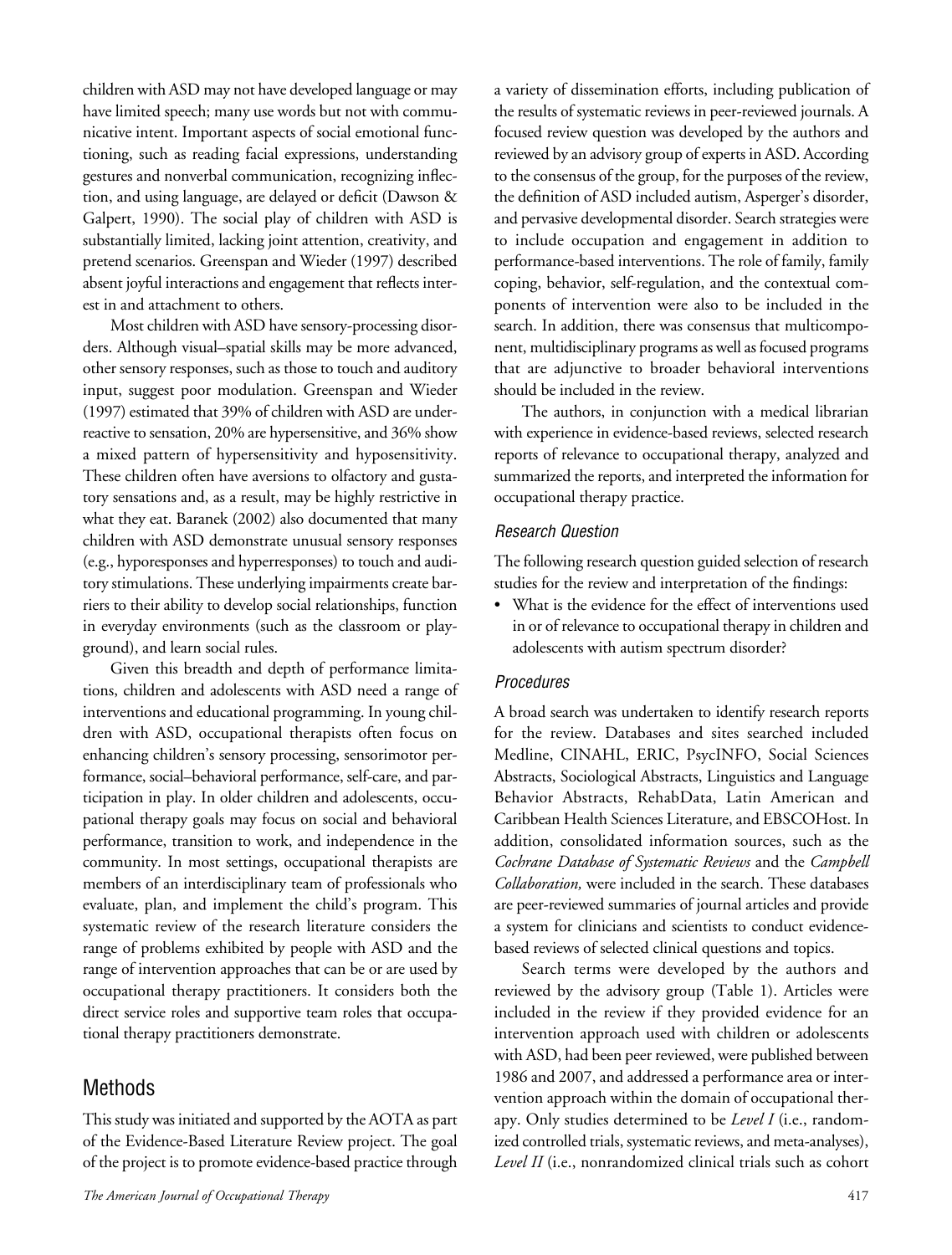| Table 1. Search Terms Used to Identify Research Reports |  |  |  |  |  |
|---------------------------------------------------------|--|--|--|--|--|
|---------------------------------------------------------|--|--|--|--|--|

| Category                 | <b>Key Search Terms</b>                                                                                                                                                                                                                                                                                                                                                                                                                                                                                                                                                                                                                                                                                                                                                                                                                                                                       |
|--------------------------|-----------------------------------------------------------------------------------------------------------------------------------------------------------------------------------------------------------------------------------------------------------------------------------------------------------------------------------------------------------------------------------------------------------------------------------------------------------------------------------------------------------------------------------------------------------------------------------------------------------------------------------------------------------------------------------------------------------------------------------------------------------------------------------------------------------------------------------------------------------------------------------------------|
| Sample/client population | autism (excluding Rett's syndrome and childhood disintegrative disorder), autism spectrum disorder, Asperger syndrome, pervasive<br>developmental disorder                                                                                                                                                                                                                                                                                                                                                                                                                                                                                                                                                                                                                                                                                                                                    |
| Intervention             | occupational therapy, sensory integration, touch pressure, massage, therapeutic listening, auditory integration training, play, activities<br>of daily living, social participation, assistive technology, augmentative communication, neuromotor, peer mediated, social stories, per-<br>ceptual motor learning, behavior intervention, applied behavioral analysis, discrete trial training, comprehensive, developmental,<br>Treatment and Education of Autistic and Communication Handicapped Children (TEACCH), relationship-based interventions, friend-<br>ship, job training, peer group, peer interaction, self-care, instrumental activities of daily living, antisocial behavior, adaptive behavior,<br>cooperative behaviors, social skills training, family coping, coping skills, social competence, problem solving, decision-making skills,<br>token economy, activity groups |
| Outcomes                 | self-care, education, transition to work and community, play, leisure, social participation, communication, affect, behavior                                                                                                                                                                                                                                                                                                                                                                                                                                                                                                                                                                                                                                                                                                                                                                  |

studies), and *Level III* evidence (i.e., before–after, one group designs) were included. Research reports were excluded if they were published before 1986, were *Level IV* or *V* evidence (descriptive studies that include analysis of outcomes, such as case series and single-subject design, and case reports and expert opinion, such as narrative literature reviews and consensus statements), used qualitative methods to the exclusion of quantitative methods, were not peer reviewed, or had serious design limitations. Of the 17,440 citations reviewed, 217 articles appeared to have relevance to occupational therapy and were selected to determine whether they fit the criteria. The first author, the AOTA consultant, and AOTA staff made the final selection of the studies using the established criteria.

The first author analyzed the studies  $(n = 49)$  by describing and evaluating the study level, study design, number of participants, types of interventions and outcome measures, summary of results, study limitations, and implications of the study for occupational therapy. Guidelines for reviewing quantitative studies were based on those developed by Law (2002) to ensure that the evidence was ranked according to uniform definitions of research design elements. An evidence table that included interpretation of findings for occupational therapists was created and reviewed by both authors. Among the 49 studies, 18 were Level I, 17 were Level II, and 14 were Level III evidence. This systematic review presents a synthesis of the findings.

## Results

The results were organized by the autism intervention approaches represented in the literature. The studies were categorized into the following topics: (1) sensory integration and sensory-based interventions, (2) relationship-based, interactive interventions, (3) developmental skill–based programs, (4) social–cognitive skill training, (5) parent-directed or parent-mediated approaches, and (6) intensive behavioral intervention. These categories were ordered by those interventions most likely to be directly used by occupational therapists to those of relevance to their supportive team roles. Across the studies, certain themes consistently emerged, suggesting their importance to clinical practice; the themes are presented in *italic* type.

#### Sensory Integration and Sensory-Based Interventions

Occupational therapists frequently focus on sensory-processing problems in children with ASD. Although occupational therapists clearly have expertise in sensory integration and sensory-based interventions (Bundy, Lane, & Murray, 2002), occupational therapy studies of the effects of sensory integration approaches with children with autism are few (see Baranek, 2002, for a review). Interventions focused on sensory processing can be categorized as sensory integration, sensory-based interventions (e.g., massage, brushing), and auditory integration training (which is similar to therapeutic listening used by occupational therapists). Of the 8 studies identified, all were Level I; 5 examined auditory integration training, 2 investigated the effects of massage, and 1 was a systematic review of sensorimotor interventions.

*Sensory integration intervention appears to enhance the child's ability to modulate behavior and participate in social interaction; however, findings are inconclusive at this time (Baranek, 2002).* One goal of sensory integration intervention is to improve the child's ability to modulate arousal, resulting in well-organized, adaptive responses. In her systematic review of sensory and motor intervention for children with autism, Baranek (2002) identified Level III and IV studies of sensory integration intervention with children with autism (Ayres & Tickle, 1980; Case-Smith & Bryan, 1999; Linderman & Stewart, 1999). In these studies of young children with ASD, sensory integration intervention was associated with positive changes in social interaction, purposeful play, and decreased sensitivity. Limitations of the studies included small sample size and lack of control groups. Although each of these studies had positive findings, when combined, the evidence remains weak and requires further study.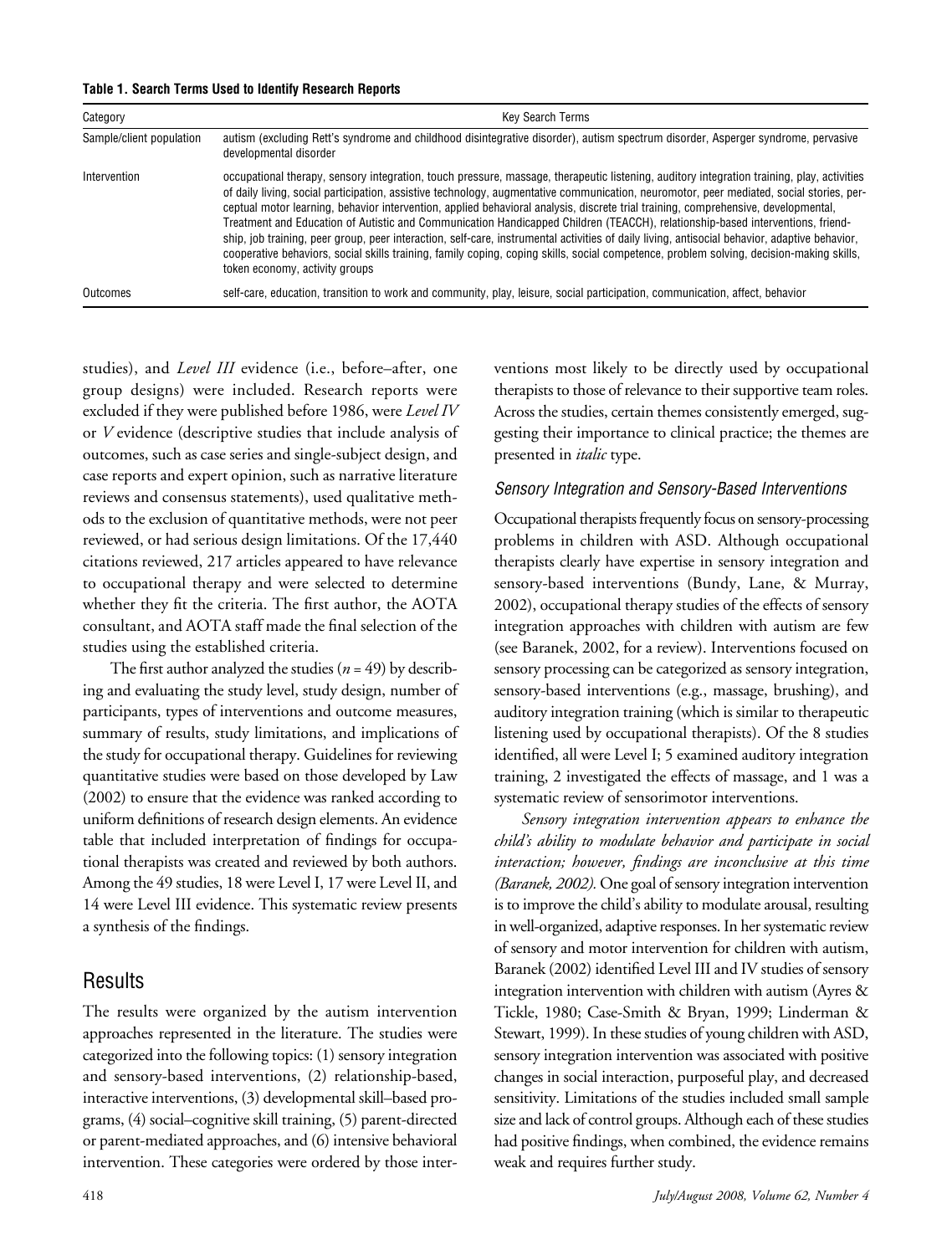*Sensory-based interventions, such as those that provide therapeutic touch, can decrease maladaptive behaviors, reduce hyperactivity, inhibit self-stimulation and stereotypic movements, and improve attention and focus (Escalona, Field, Singer-Strunck, Cullen, & Hartshorn, 2001; Field et al.,*  1997). One sensory technique, massage, when implemented daily, can improve attention and reduce stereotypic behaviors. Two randomized controlled trials (Level I evidence) investigated the effects of massage on children with ASD (Escalona et al., 2001; Field et al., 1997). Field et al. (1997) compared a group of boys with autism who received massage for 4 weeks (2 days per week) to boys with autism who played a game for the same amount of time. The boys who received massage exhibited decreased aversion to touch, offtask behavior, and stereotypic behavior. Limitations of the study included lack of standardized measures and short-term intervention. In a similar study, Escalona et al. (2001) compared children with ASD who received massage administered by their parents every night for a month to a comparison group whose parents read to them every night. The children who received massage demonstrated reduced hyperactivity, decreased impulsivity and stereotypical behaviors, and improved on-task behaviors. The researchers attributed the positive findings to improved sleep after massage.

*Therapy approaches that use the auditory system (i.e., therapeutic listening and auditory integration training) to promote integration and organization of the central nervous system have inconclusive evidence for their effectiveness (Sinha, Silove, Wheeler, & Williams, 2004).* Five Level I studies of auditory integration training (AIT) have examined the effects on people with ASD (Bettison, 1996; Edelson et al., 1999; Mudford et al., 2000; Sinha et al., 2004; Zollweg, Palm, & Vance, 1997). AIT provides the basis for therapeutic listening programs (e.g., Frick & Hacker, 2001) that are used in occupational therapy. In AIT, children listen to modulated music through headphones several times a day for 10 or more consecutive days. In all of the AIT studies, the children's behavior improved (i.e., aberrant behaviors decrease); however, listening to modulated music was no more effective than unmodulated music. Results of these studies indicate that listening to music through headphones can improve problem behavior. Positive results specific to AIT were demonstrated in one long-term randomized clinical trial by Edelson et al. (1999). These investigators found that participants who received the AIT improved more in aberrant behaviors, sound sensitivity, and eye contact (by report of their parents). In a recent Cochrane systematic review of AIT, Sinha et al. (2004) synthesized the research literature of AIT for people with ASD. They found that the evidence for AIT effectiveness was weak and inconclusive. Given inconclusive evidence, occupational therapy practitioners

should closely monitor the child's behaviors when using therapeutic listening or AIT to determine individual effects on the child.

*Most scholars recommend use of sensory-based interventions as one component of a comprehensive intervention that uses a variety of methods to promote performance (Baranek, 2002; Greenspan & Wieder, 1997).* Although some positive benefits from sensory-based treatment have been documented, it is not clear how these interventions promote the child's overall functional and educational outcomes (Baranek, 2002). Sensory-based interventions, including modifying the sensory environment, appear to be most effective when children exhibit sensory-processing deficits with problems in arousal, attention, or behavior. Scholars recommend that occupational therapists pair sensory-based interventions with functional tasks in which the child practices the targeted performance outcome (Baranek, 2002; Mailloux & Roley, 2004; Parham & Mailloux, 2005). Additional study is needed to determine whether effects are sustained and generalized to different skill sets. Future research studies should include measurement of both physiological and performance effects to determine the mechanisms through which sensory-based interventions influence behavioral and performance outcomes.

#### Relationship-Based, Interactive Interventions

Occupational therapy practitioners often combine sensory integration intervention with interactive play activities individually designed to enhance the child's play and social participation. These interactional or relationship-based interventions focus on improving social–emotional growth in children with ASD and match the philosophy of occupational therapists. Eleven research reports (2 Level I, 2 Level II, and 7 Level III) investigated the effects of relationship-based interventions. These studies included parents, peers, and therapists in interactive play-based activities and examined social competence and social engagement outcomes. Effects of these interventions were positive, but small.

*Relationship-based interventions (e.g., Hwang & Hughes, 2000) that use adult imitation of the child's actions, implement high levels of positive responsiveness, apply prompting and cueing, facilitate peer interactions, establish environments that support social interaction, and demonstrate positive effects on social engagement in children with ASD.* Hwang and Hughes (2000) completed a comparative review to examine the effects of naturalistic social interactive interventions on increasing children's social communicative skills, particularly their initiation of social interactions. The focus of this review was research on naturalistic interventions such as contingent imitation, naturally occurring reinforcement, and arrangement of the environment to increase the child's interest in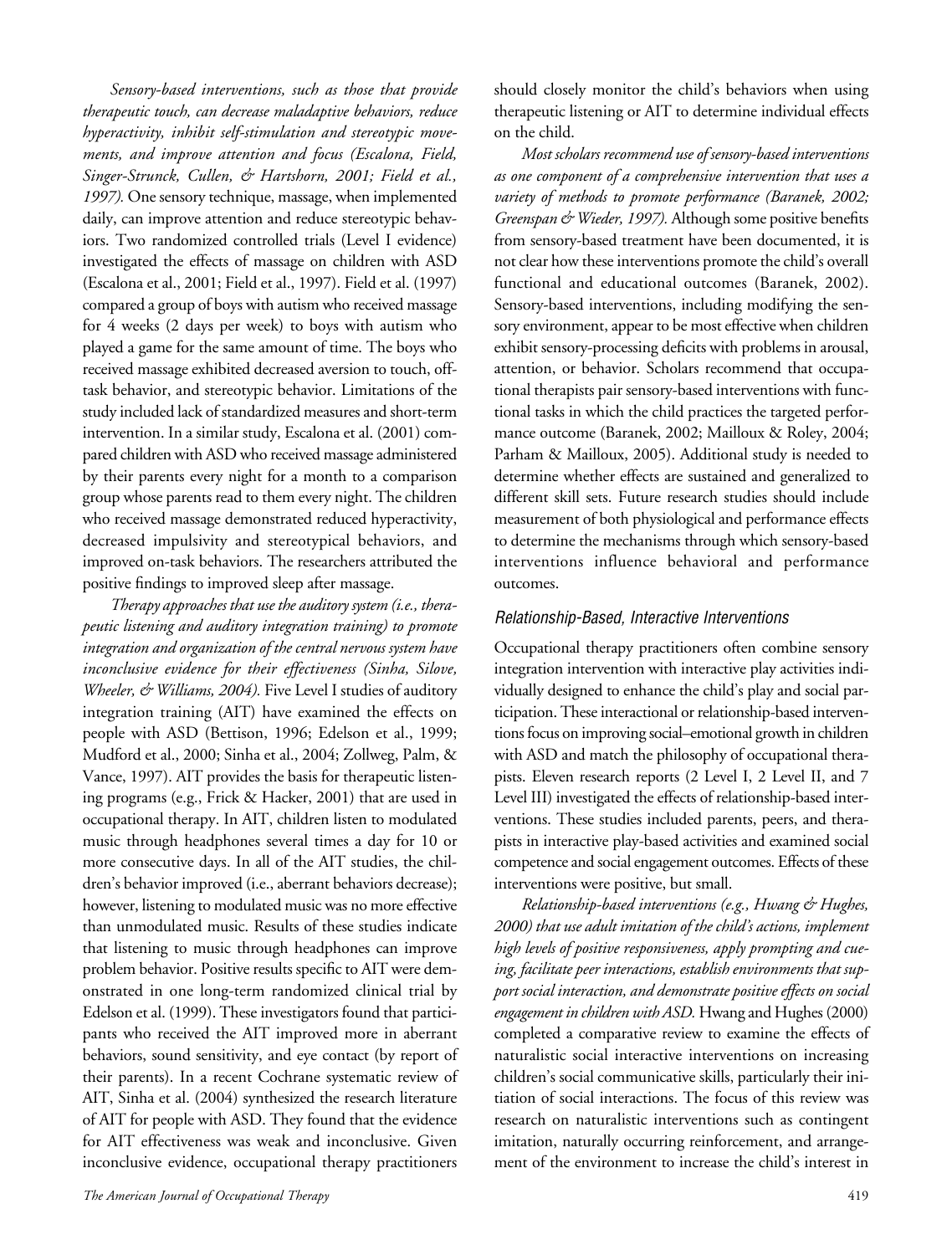activities. The outcomes examined were social behavior such as requesting assistance, greetings, eye gaze, joint attention, and imitation. This analysis of 16 studies identified specific strategies, many of which can be used by occupational therapy practitioners, that demonstrate evidence of effectiveness. Several of the studies in the review reported generalization of skills and maintenance of positive findings. One finding was that waiting for a child to respond (i.e., pausing before cueing again) increased children's verbal responses and participation in conversation. Arranging the environment to present challenges to the child (e.g., placing favorite toy on high shelf) increased communication attempts. Imitating the child drew in his eye gaze and resulted in positive affect and attending. Hwang and Hughes (2000) identified adult imitation of the child's actions as an effective strategy to promote the child's participation in interactive play.

In a randomized clinical trial (Field, Field, Sanders, & Nadel, 2001) of 20 children with autism, the children whose actions were imitated were more focused in their play and demonstrated more interactive behaviors. A Level III study (Dawson & Galpert, 1990) also examined the effects of mother's imitation of her child's play. Although the children's gaze to mother and the number of play schemes increased, vocalization and positive affect did not change. Both studies of adult imitation of the child were short term (three sessions or 2 weeks), and only short-term effects were measured.

*Structured play activities, such as block construction or games that include cueing, prompting, and reinforcement, are effective interventions to enhance turn-taking, sharing, communication, and social interaction in children with ASD (Legoff, 2004).* Several studies examined the effects of social games and play activities with peers on children's development of social interaction skills, communication, and play development (Legoff, 2004; Legoff & Sherman, 2006; Schleien, Mustonen, & Rynders, 1995). Legoff completed 2 studies (Level II) that examined the effects of Lego therapy on social competence in children with ASD. The intervention studied was similar to occupational therapy activity groups in that children played with Legos and followed simple social rules, the focus was cooperative play and fun, peers and aides facilitated the play, members participated in joint decisions, and family support was included. Legos were selected because children with autism often have an affinity for constructing with blocks and appear to prefer structured activities to creative or pretend play. Building a large structure automatically requires cooperation and social interaction. By establishing social rules, encouraging interaction and sharing, and facilitating problem solving, children made gains in social interaction and social competence. The intervention had positive effects, including a 175% increase in

the duration of social interaction with peers during free play (Legoff, 2004).

In the follow-up study (Legoff & Sherman, 2006), in which a matched sample of children was compared with the group who participated in Lego therapy for a 3-year period, the Lego therapy group exhibited higher social interaction. These studies suggest that consistency and sameness in activities may allow children with autism to focus on social interaction and cooperation. Importantly, the elements of the play groups, that is, rules for cooperation, selection of materials of high interest, facilitation of sharing and turn-taking, support of families and peers, appeared to be critical to the positive results.

Two other Level III studies of activity-based intervention, art activities (Schleien, Mustonen, & Rynders, 1995) and play sessions in a gym (Schleinen, Mustonen, Rynders, & Fox, 1990), were similar to occupational therapy in that they used a specific activity to encourage cooperation and positive interaction in children with ASD. These studies demonstrated the importance of typical peer models in promoting social interactions in children with ASD.

*Intervention emphasizing responsive, supportive relationships, and social–emotional development in young children can facilitate the child's social–emotional growth and promote development of pivotal behaviors essential for learning (Greenspan & Wieder, 1997; Mahoney & Perales, 2005; Wieder & Greenspan, 2005*). In these Level III studies, parental responsiveness and sensitivity to the child's communication attempts created a foundation for the child's developmental growth. Greenspan and Wieder (1997) completed a chart review of 200 children who had participated in relationshipbased floor-time therapy with their parents and comprehensive interdisciplinary interventions. After 2 to 3 years of intervention, they found that 58% of the child outcomes were good to outstanding, 25% were medium, and 17% were limited. Wieder and Greenspan (2005) reported a follow-up of 16 of the children whose initial outcomes had been good to outstanding. These children were evaluated 10 to 15 years after they had participated in a 2 or more year period of relationship-based (floor time) intervention. The children with optimal outcomes had become socially competent, responsive, and interactive; they exhibited some mental illness (depression and anxiety), but the primary characteristics of autism were no longer evident.

Mahoney and Perales (2005) completed a one-group preand postassessment study measuring the effects of relationshipfocused intervention on young children with pervasive developmental disorders that encouraged parents (primarily mothers) to increase their responsive to their children. As in the Greenspan and Wieder studies (Greenspan & Wieder, 1997; Wieder & Greenspan, 2005), a primary focus of the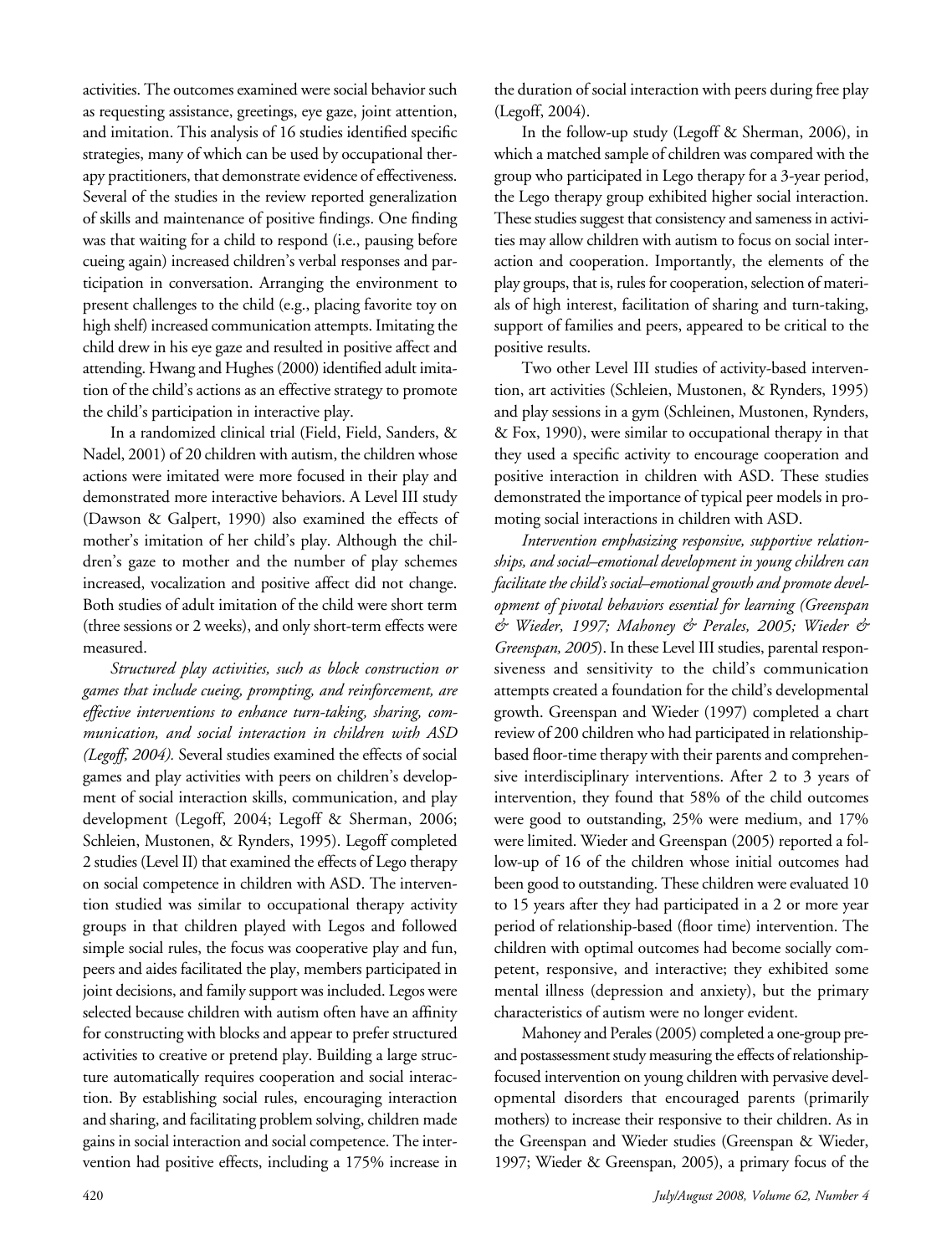intervention was to guide parents to develop positive interactional skills, that is, responsiveness and sensitivity to their child. After a year of the relationship-focused intervention, mothers made significant increases in responsiveness and children made significant gains in socioemotional functioning (Mahoney & Perales, 2005). These studies suggest that occupational therapists embrace parents within their intervention and coach them in methods that promote their child's socioemotional growth. Coaching models and interventions that focus on playful turn-taking have been described in the occupational therapy literature for many years (Hanft, Rush, & Shelden, 2004; Knox, 2005). Studies by Greenspan and Wieder (1997; Wieder & Greenspan, 2005) suggested that relationship-focused intervention are effective when working with young children who appear relatively high on the spectrum and parents who appear to have the resources and energy to become intensely involved in the intervention activities.

#### Developmental Skill-Based Programs

Comprehensive programs for young children with autism typically use developmental-based instructional models that include occupational therapy services.These programs are play based, use peers, focus on strengths of the child, and involve professionals from multiple disciplines (Audet, Mann, & Miller-Kuhaneck, 2004). Two prominent programs that use a developmental and comprehensive approach are the Denver Model, developed by Sally Rogers (Rogers & DiLalla, 1991), and Treatment and Education of Autistic and Communication Handicapped Children (TEACCH), originally developed by Schopler and Reichler (1971). Six studies (4 Level II, and 2 Level III) examined these programs or similar programs.

*Programs that emphasize a developmental, play-based approach that emphasizes positive affect, nonverbal communication play, social relationships, and classroom structure have small positive effects (Rogers, Herbison, Lewis, Pantone, & Rels, 1986).* In a Level III descriptive study using one group of young children with ASD, Rogers et al. (1986) measured play and development skill before and after a 6-month preschool program. The 26 children who participated demonstrated positive changes in cognition, communication, and social emotional skills beyond their developmental trajectory. Although the results were significant, lack of a comparison group or control condition is a serious limitation. In a second Level III study, Rogers and DiLalla (1991) completed a retrospective analysis of children's change in developmental rate before and after 8 to 12 months of intervention. During this intervention period, the children improved more than was expected in all developmental areas (in a 10-month period, the children with ASD made almost a 10-month developmental gain in language).This comprehensive program appears beneficial; however, more rigorous trials are needed.

*Children with ASD often have strengths in visual perception (particularly of inanimate objects). Interventions that use visual cueing and visual learning are effective in promoting communication and learning (Ozonoff & Cathcart, 1998; Panerai, Ferrante, & Zingale, 2002).* One such program, TEACCH, was developed in the 1960s and has been widely disseminated (Schopler, Mesibov, & Baker, 1982). As noted by Watling (2004), strategies from TEACCH, such as use of visual schedules, fit easily in the intervention strategies of the occupational therapist. The program can be implemented by parents with support from professionals or may be implemented primarily in the classroom. The focus is a structured teaching environment that visually cues the child with an emphasis on alternative communication systems, generally using pictures or photographs and visual cueing (Watling, 2004). Ozonoff and Cathcart (1998) examined the effects of a TEACCH-based home program in a Level II nonrandomized trial. After a 10-week program, the children in the TEACCH intervention improved more than the control group on imitation, fine and gross motor skills, and cognitive performance.

In another Level III study from Italy, Panerai et al.  $(2002)$  compared the effect of the TEACCH program to an inclusive education program. In this year-long study of 16 children, 8 received the TEACCH program, and 8 were in an integrated classroom. The program was individualized to each child and emphasized environment adaptation and alternative communication in the classroom. The control group was integrated into regular classrooms with support teachers and outpatient motor and speech therapy. The children in the TEACCH program improved significantly in imitation, perception, gross motor skills, eye-hand coordination, cognitive performance, and developmental ages. They also improved in adaptive behaviors.

TEACCH programs establish a visual environment that cues the child as to what activity comes next and guides the child's in sequencing and completing an activity (Ozonoff & Cathcart, 1998). These programs are effective in improving motor and cognitive performance. Occupational therapists use visual schedules, picture exchange communication systems, computer games, and visual cueing to promote the child's participation in the classroom and in other school occupations such as eating, toileting, and playground activities (Shepherd, 2005). These Level II studies provide evidence for the effectiveness of visual strategies.

Developmental skill–based approaches are typical of those found in many preschools; for ASD, developmental approaches tend to be highly structured with emphasis on social interaction and pretend play skills. Several of the approaches emphasize visual cueing and environmental modification. The evidence for effectiveness is weak, because only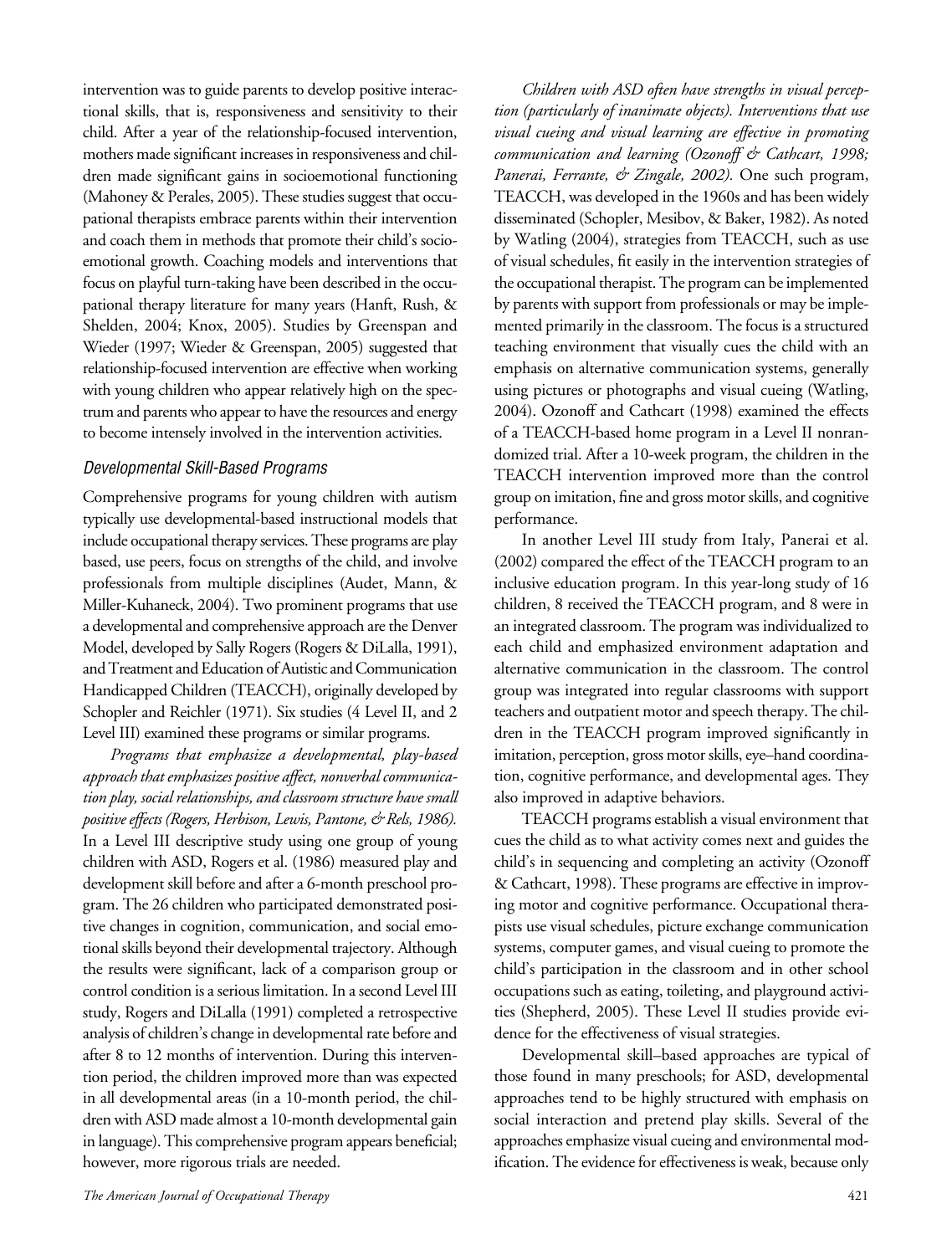Level II or III studies support these interventions; however, all of the studies found positive effects across multiple developmental domains.

#### Social–Cognitive Skill Training

A pervasive characteristic of autism is difficulty with or lack of social skills. Children with ASD may exhibit aberrant behaviors that interfere with social interaction. Most exhibit lack of eye contact, and few demonstrate conversational skills*.* Programs to teach social skills are designed to help children with ASD learn and practice the steps involved in social interaction, for example, turn-taking, joint attention, eye contact, nonverbal communication, and language (Greene, 2004). Eight reports examined social–cognitive interventions; 1 Level I, 3 Level II, and 4 Level III.

*Cognitive-based social skills training in which simple, discrete steps of social–emotional skills are explained, modeled, and practiced appears to have modest, positive effects (Ozonoff & Miller,*  1995). Most experts acknowledge that children with ASD lack the ability to infer the mental states of others (theory of mind; ToM). Three studies of cognitive-based social skills programs (Bauminger, 2002; Gevers et al., 2006; Ozonoff & Miller, 1995) investigated the effects of teaching children ToM. This training is most often used with groups of older children or adults with high functioning ASD. In Ozonoff and Miller (1995), the adolescents who participated performed marginally better on the ToM tasks and improved in social skills; however, they continued to have difficulty generalizing these skills to everyday conversations and interactions. In a more recent Level III study, Gevers et al. (2006) examined the effects of a ToM-based social cognitive training on children with pervasive developmental disorders. They found that the children improved significantly on the ToM test and in adaptive behaviors. Bauminger (2002) also studied the effects of an intervention focused on improving ToM and social cognition. In this Level III study, children were taught about emotions, social–interpersonal problem solving, and social skills. After the 7-month intervention, children improved in social problem solving, emotional understanding, and social interactions. The study resulted in global improvements; however, the research design was weak, and it was not clear that social competence with peers had improved. Based on the three studies identified in our search, evidence for the efficacy of ToM approaches is inconclusive, in particular, generalization of social skills appears limited.

*Limited gains in social interaction of adolescents are made through social skills training in groups (Broderick, Caswell, Gregory, Marzolini, & Wilson, 2002; Howlin & Yates, 1999; Ozonoff & Miller, 1995).* Howlin and Yates (1999) held group meetings each month for a year with a group of adolescents and young men. Within the sessions, total amount of speech did not change, but the appropriateness improved. Participants of the group improved in maintaining and initiating conversation. In a second Level III study investigating the effects of social skill groups on adolescents with ASD (Broderick et al., 2002), participants reported more confidence after the group, and self-esteem improved. The results of both studies should be interpreted with caution because they used small, nonrandomized samples and did not have control groups.

*Social Stories (Gray, 2000), which are often implemented by occupational therapists to guide and teach appropriate behavior to children with ASD, demonstrate small positive effects (Reynhout & Carter, 2006).* These individualized stories are read to the child before an event to give him or her directives for expected behaviors. Social Stories present descriptive, directive, perspective, and affirmative statements to teach children positive or appropriate behaviors. They often include praise or reinforcement for positive behaviors*.* Social Stories complement occupational therapy because they apply an individualized approach to improving targeted behaviors, and they elicit the child's active participation. Reynhout and Carter (2006) reviewed the empirical evidence on the effects of Social Stories in a systematic review (Level I) that included 16 studies, 12 of which were single-subject design. Nine studies reported appropriate reduction in the targeted behavior, and 8 studies reported a desired increase in targeted behavior. Although positive behavioral changes resulted, the combined effects were minimal. It is not clear what age and type of child benefits most for this approach, and long-term effects have not been researched.

## Parent-Directed and Parent-Mediated Approaches

Parent education is typically a component of occupational therapy intervention. Most parent education programs are designed to meet one of two goals: (1) to improve their child's performance or (2) to manage their child's behavior and decrease maladaptive behaviors. Researchers have examined the effects of training parents to provide intervention to their children with autism. Five studies (3 Level I, 2 Level II) focused on parent training and education. Some of the researchers were also interested in reducing parents' stress through education about autism. One concept underlying the efficacy of parent training is that parents are with their children for a large portion of the day and can create a consistent home environment for learning. In addition, parents often desire to be extensively involved in their children's interventions. When negative behaviors are present, parents often request help in managing problem behaviors with the goal of improving family functioning.

*Parent education about autism and behavior management can improve the parent's confidence and self-esteem and can*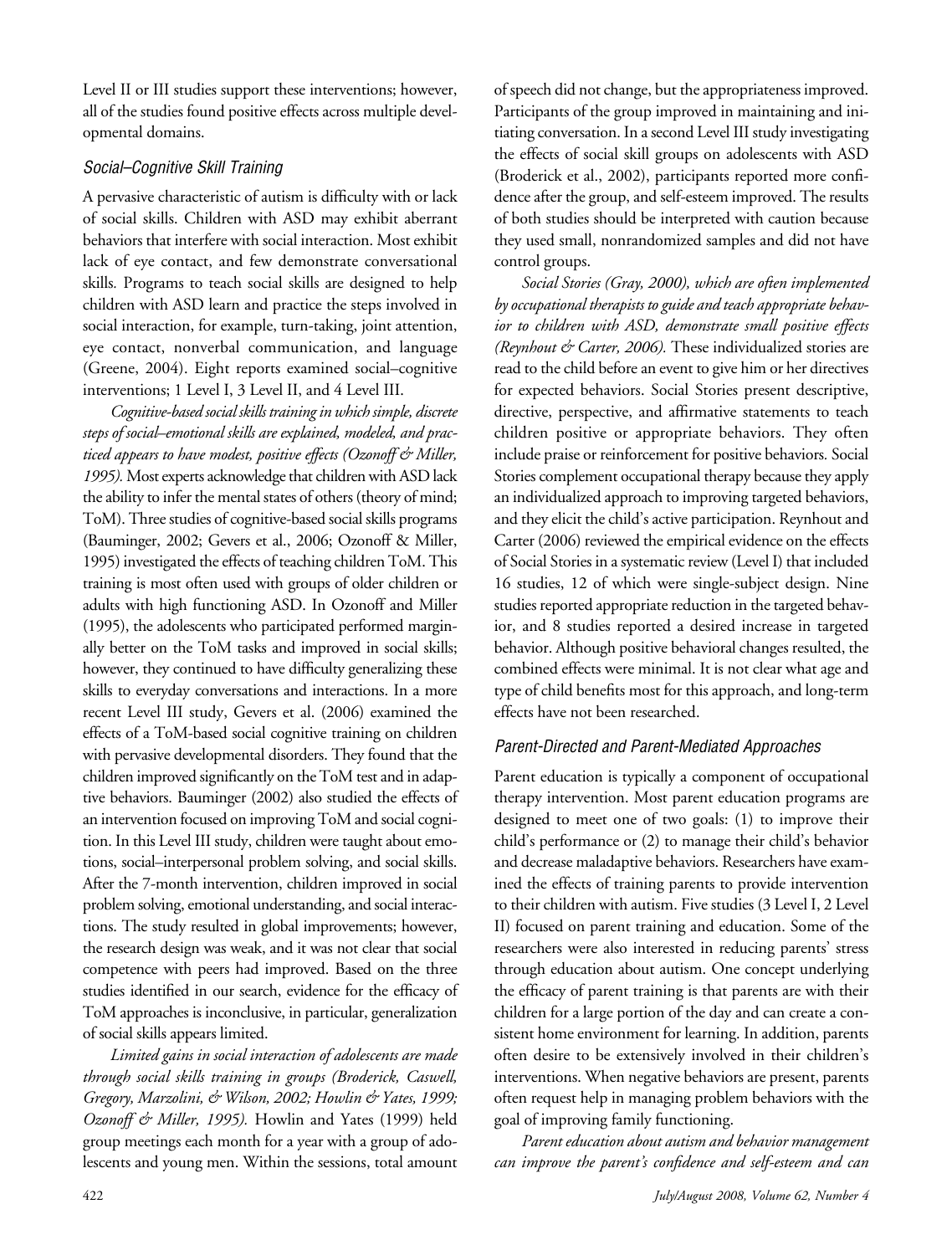*improve the child's behavior (Sofronoff & Farbotko, 2002; Sorfonoff, Leslie, & Brown, 2004). However, training parents to implement skill-based interventions has mixed evidence for its effectiveness in promoting the child's performance and does not lower parent stress (Diggle, McConachie, & Randle, 2003; Drew et al., 2002).* Three studies focused on training parents to implement interventions. In a Level II study using nonrandomized groups, Koegel, Bimbela, and Schriebman (1996) compared two paradigms for training parents: (1) teaching parents to motivate and respond to their children to improve their pivotal responses and (2) teaching parents to train their children in targeted behaviors. The parents who were taught to focus on motivating and responding to their children exhibited significantly more positive parent–child interaction than parents trained to teach and reward their children for performance. The pivotal behavior training also appeared to lower the parents' stress. Teaching parents how to train their children in targeted behaviors did not result in any differences in child behavior.

Diggle et al. (2003) completed a systematic review of parent medicated intervention with young children with ASD. In this Level I Cochrane review, the authors searched for studies in which parents were the mediators of intervention. Two studies were identified for inclusion. In one study, parent-mediated early intervention was compared with community day care and was found to have a significant positive effect on the child's language. In the second study, parent training was compared with intensive treatment, and the intensive treatment resulted in more significant improvement in IQ, nonverbal cognitive ability, and everyday living skills and behavior. Diggle et al. (2003) concluded that parent-mediated intervention is slightly more effective than community day care but is not as effective as intensive homebased treatment; however, because the review is based on two studies these conclusions should be viewed with caution.

Two studies by researchers from Australia focused on parents' management of the child's behavior with the goal of improving family function or reducing parent stress. Sofronoff and Farbotko (2002) evaluated the effectiveness of parent management training on self-efficacy in parents with children with Asperger's disorder using nonrandomized group comparison (Level II). Parents who attended a workshop or individual sessions on behavior management were compared with a control group. The parents in both the workshop and individual sessions improved in self-efficacy. The children's behavior changed immediately after intervention, but that change was not maintained at the 3-month follow-up. Sofronoff et al. (2004) replicated this study in a randomized trial with 51 parents. They compared improvement in child behavior and social skills in parents who

*The American Journal of Occupational Therapy* 423

attended a workshop, a second group of parents who attended individual sessions, and a third parent group who served as control participants. The training resulted in reduction of the children's problem behaviors and improvement in their social skills. As in the first study, the format of the training did not produce significant differences, and the parents rated the information in both formats as useful. Parent training appears to be effective in reducing problem behaviors and enhancing social skills for children with Asperger's disorder.

Occupational therapy practitioners use family-centered approaches in which the family's priorities are valued and family members participate in the intervention. Parents desire information about their child and the diagnosis and ask for strategies to improve their child's performance or manage difficult behaviors (Humphry & Case-Smith, 2005). Studies show parent education is helpful in managing behaviors; however, children's performance may not improve when parents are trained to provide intervention (Koegel et al., 1996). Hinojosa (1990) reported that parents should not be asked to become their child's therapist or to implement prescribed interventions. Occupational therapists should demonstrate sensitivity to how parents would like to be involved in their child's therapy program. Evidence for parent-mediated therapy shows inconsistent effectiveness (Diggle et al., 2003), warranting caution about parent training approaches.

# Intensive Behavioral Intervention

Behavioral interventions are widely used with children with ASD and have the strongest base of research evidence. Occupational therapists generally do not design or direct intensive behavioral intervention; however, they may consult with the behavioral therapists, collaborate with the behavioral team, recommend strategies that meet children's physiological or sensory needs during the program, or provide support and information to families who participate in behavioral programs. Ten studies (4 Level I, 5 Level II, 1 Level III) of intensive behavioral interventions were identified. The Level I studies included 2 randomized clinical trials and 2 systematic reviews. Of the 10 studies, 9 focused on Early Intensive Behavioral Intervention (EIBI) using applied behavioral analysis and discrete trial training.

*EIBI using one-on-one discrete trial training is widely applied to children with ASD and has evidence of moderate to strong effects (Lovaas, 1987; Sallows & Graupner, 2005; Smith, Groen, & Wynn, 2000).* The original study of discrete trial training, published in 1987, described a nonrandomized trial by Lovaas. This study compared 19 young children with autism who received 40 hr per week of intensive discrete trial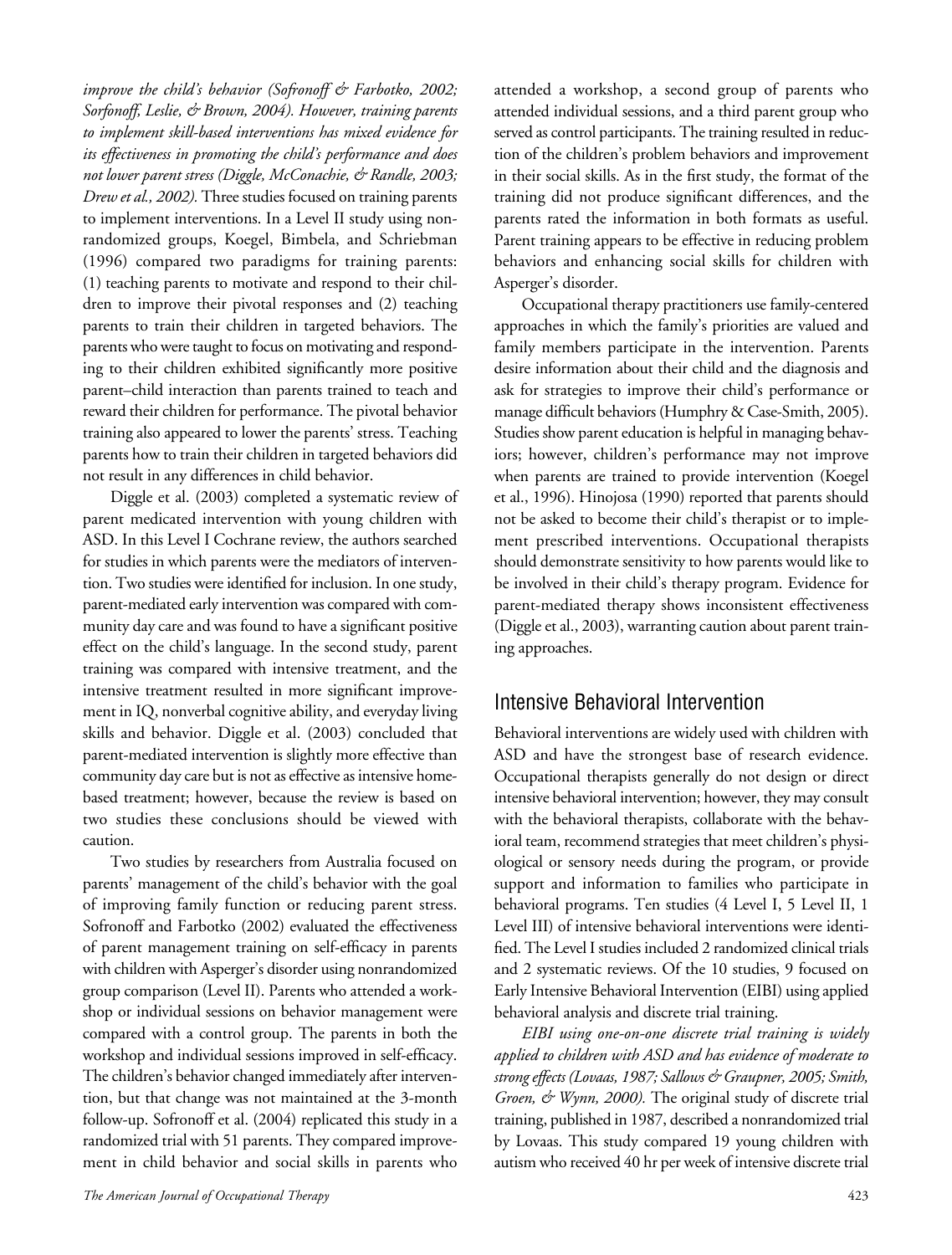training to 19 children with autism who received 10 or fewer hours per week of similar training. Each group received at least 2 years of treatment and was posttested approximately 2 years after treatment ended. At the time of posttesting, 9 children who had received the intensive behavioral treatment had been placed in regular education classrooms and had IQs in the normal range. Of the children in the control group, only 1 was in regular education and had an IQ in the normal range. A follow-up study by McEachie, Smith, and Lovaas (1993) evaluated this same group of children. The intensive treatment children continued in the program for approximately 5 years and had maintained the original positive results, that is, 9 of 19 were in regular education and 11 demonstrated an IQ of at least 80. The control group had continued the less intensive treatment for an average of 3 years, and although none were in regular education, 3 demonstrated an IQ of at least 80. Therefore, McEachie et al. (1993) confirmed the original results of Lovaas.

Research since the original studies has confirmed the benefits of EIBI, although lower effects have been demonstrated in more recent studies. In 2000, Smith, Groen, and Wynn examined the effectiveness of discrete trial training with young children who had pervasive developmental disorders. Fifteen children (12 boys) received the intensive treatment for 30 hr per week over 18 months and were compared with a group of 13 children (11 boys) who received parent training 5 hr per week for 3 to 9 months. In a follow-up assessment 4 to 5 years after intervention began, the children who received the intensive behavior treatment achieved significantly higher IQs, visual–spatial skills, and language development. Adaptive behaviors were no different in the two groups.

Cohen, Amerine-Dickens, and Smith (2006) also replicated the findings from the Lovaas studies using EIBI. In this 3-year prospective Level II study, 21 children with ASD received EIBI, and 21 who were age and IQ matched received community-based services. The children in EIBI received intensive services, primarily in the home, for 1 year; then they received less-intensive services emphasizing peer interaction in preschools; finally they moved to integrated models of service delivery that involved primarily consultation, environmental modification, and facilitation of peer interaction. At the end of Year 3, the children in EIBI were significantly higher in IQ, language comprehension, and adaptive behavior. They were not higher on other cognition measures and expressive language. This study supported the positive effects of EIBI but did not find the dramatic effects reported in earlier studies (e.g., Lovaas, 1987).

Sallows and Graupner (2005) examined whether a community-based program in which parents were taught to implement discrete trial training (32 hr) could produce the same results as a therapist-directed, intensive (40 hr), clinicbased treatment. Using a randomized controlled trial (Level I), a clinic-based, therapist-directed group of children with autism was compared with a parent-directed group. After 4 years of treatment, the children in both groups improved 25 points in IQ; cognitive, language, adaptive behavior, and social behavior outcomes for the two groups were similar. Both intensive interventions resulted in clinically significant changes, suggesting that parent-mediated intervention can be as effective as therapist-directed sessions. Children with initially higher imitation, language, and social responsiveness initially made the greatest gains.

Eldevik, Eikeseth, Jahr, and Smith (2006) investigated behavioral treatment using discrete trial training at a lower intensity than it was originally researched by Lovaas (1987). In a Level II study, this research team from Norway retrospectively compared children who had received low-intensity behavioral treatment (12.5 hr/week for 20 months) with children who received a comparable amount (12 hr/week for 20 months) of eclectic treatment (e.g., alternative communication and sensorimotor therapies). The children who received the behavioral treatment made significantly greater gains in intellectual functioning, language, and communication. The groups did not differ in daily living skills or adaptive behavior. These studies suggest that EIBI can produce positive effects when implemented in a more integrated way and on a less intensive schedule than originally proposed by Lovaas. Performance gains with behavioral treatments may not include adaptive behaviors such as self-care or activities of daily living.

*Positive behavioral support has moderate to strong positive effects in reducing problem behaviors in children with ASD. A systematic approach that includes prevention of problem behaviors by applying consistent instruction and consequences to behavior, modifying the environment to promote appropriate behaviors, and collecting data to monitor children's progress appears to be highly effective (Horner et al., 2002).* Horner et al. (2002) completed a research synthesis of interventions designed to improve problem behaviors (e.g., aberrant or maladaptive behaviors). They emphasized behavioral interventions typically implemented in the natural environment (e.g., a preschool where peers are present), primarily positive behavioral support. Nine studies and 5 review papers published between 1996 and 2000 were included in their review. The behavior problems typically addressed were aggression and destruction, disruption and tantrums, self-injury, and stereotypy. The behavioral interventions were found to reduce problem behaviors at least 80% in 50% of the comparisons. The interventions most effective were those developed through functional analysis of physiological factors affecting behaviors and the antecedents to and consequences of problem behaviors. Behavioral techniques of reinforcement,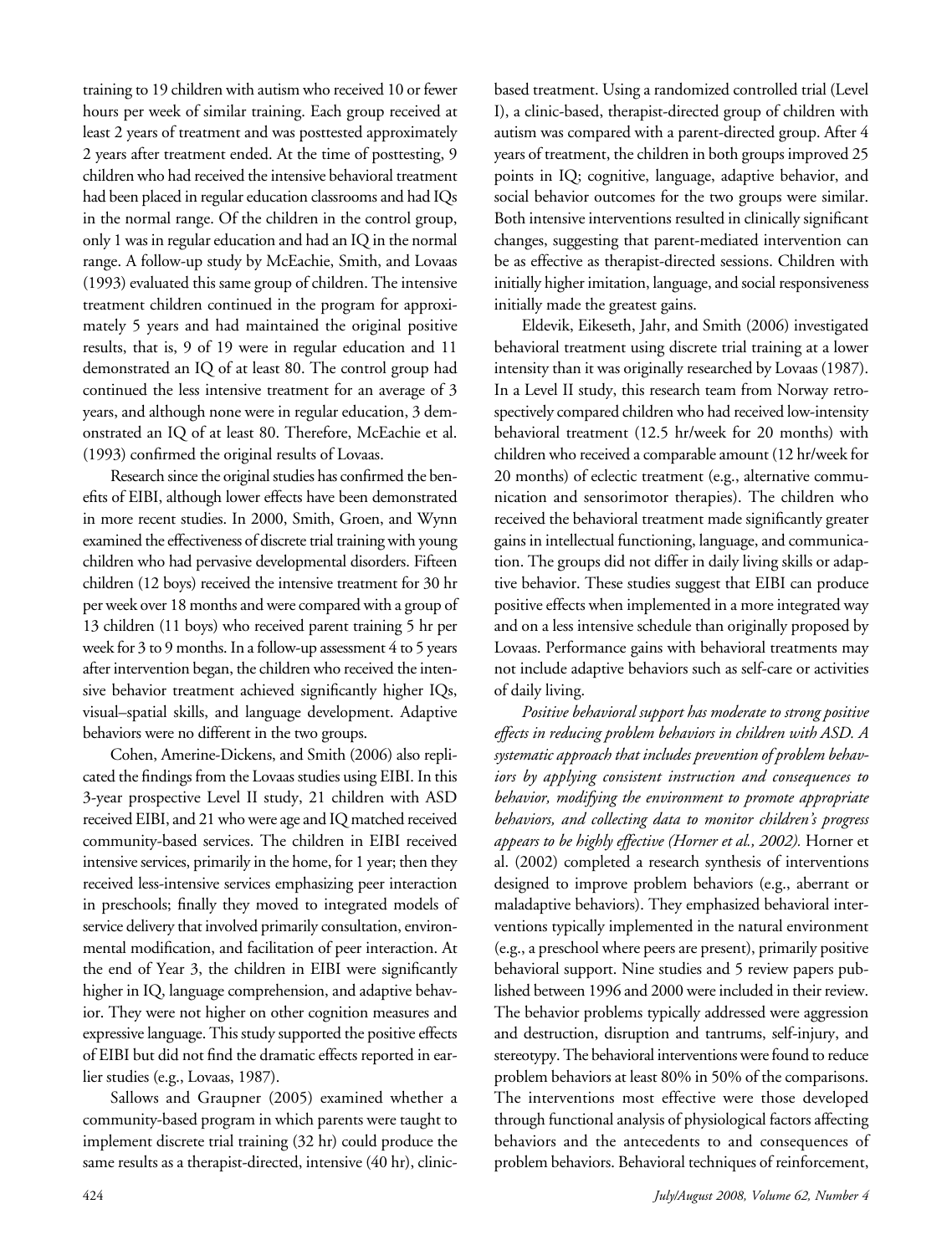punishment, and extinction all appeared to be effective. This review demonstrated that analysis of the behavior problem to identify the focus for intervention is essential to effectively reduce problem behaviors. This review also supports the positive effects of modifying the social and physical environment to prevent antecedents to problems behaviors and of consistently reinforcing appropriate behaviors. Functional analysis and environment modification are integral to occupational therapy approaches.

## **Discussion**

In evidence-based practice, research is analyzed and interpreted to determine what interventions are effective to achieve which outcomes (Law, 2002). The practitioner's selection of intervention methods not only is based on the evidence but also is determined by factors such as the client's preferences, the setting where services are provided (e.g., home-based, center-based, school), the resources available, the family's preference and stage of life, and the occupational therapy practitioner's experiences and expertise. All of these variables need to be considered when applying the results of an evidence-based review of the literature.

Although the studies were based on different theoretic frames of reference, several themes of importance to occupational therapy emerged. This discussion focuses on the themes that threaded through the 49 studies and are relevant to occupational therapist practitioners in both direct service and supportive team roles.

*Developing individualized interventions through analysis of performance and behavior is essential to successful outcomes. Analysis of the child's performance includes (1) assessing developmental level (Rogers & DiLalla, 1991), (2) analyzing physiological factors such as sensory processing that influence behaviors (Baranek, 2002; Greenspan & Wieder, 1997), (3) identifying appropriate and maladaptive behaviors and the environmental influences on those behaviors (Horner et al., 2002), (4) determining pivotal behaviors that form a foundation for learning (Koegel et al., 1996), and (5) analyzing which variables promote or inhibit best performance (Panerai et al., 2002).* Virtually all of the interventions used individualized assessment to determine the appropriate developmental level for activities and the best methods for facilitating performance. Most interventions considered the child's strengths, such as those in visual processing (Ozonoff & Cathcart, 1998), while considering the child's limitations, such as those in communication and social interaction (e.g., Hwang & Hughes, 2000). Effective interventions use comprehensive analysis of performance that considers both internal and external influences. These findings support the occupational therapy process of performance analysis and development of interventions that use the child's individual strengths when remediating performance delays or deficits (Law & Baum, 2005).

*Children's social interaction improves when adults (parents*  or *therapists) respond positively, establish eye contact, reinforce the child's communication attempts, wait for the child to respond to a request, and modify the environment to elicit communication attempts (Greenspan & Wieder, 1997; Hwang & Hughes, 2000). These techniques promote pivotal behaviors such as joint attention, initiative, persistence, interest, cooperation, and positive affect, abilities that are foundational to learning (Koegel et al., 1996; Mahoney & Perales, 2005).* Pivotal behavior interventions emphasize the occupational therapist's responsiveness to the child and sensitivity to the child's cues. In a yearlong study of young children with pervasive developmental disorders, Mahoney and Perales (2005) demonstrated that acquisition of pivotal behaviors contributed to developmental progress. In another study that taught mothers to encourage their children to develop new behaviors in the context of already mastered skills and to use natural reinforcers, Koegel et al. (1996) found that positive parent–child interactions were associated with increases in children's pivotal responses. These studies suggest that, rather than emphasizing interventions that help children acquire specific skills and behaviors, occupational therapists should coach parents in methods that facilitate the child's ability to engage in and attend to an activity, relate to others through eye contact, and learn turntaking and sharing. These behaviors are fostered when occupational therapists help parents select a "just-right" activity and establish positive interaction with the child.

Occupational therapists establish environments that challenge and motivate the child and reinforce the child's engagement in the activity. The review by Hwang and Hughes (2000) reported positive effects in social interaction when professionals (1) arranged the environment to increase a child's interest and prompt social interaction; (2) presented a dilemma that the child needed to solve (e.g., favorite toy is out of reach); (3) waited for the child's response, even when it was delayed; (4) imitated the child's response; and (5) provided positive social reinforcement. Evidence for the effectiveness of these strategies in promoting social interaction was demonstrated by Dawson and Galpert (1990), Field et al. (2001), and Greenspan and Wieder (1997). These strategies can be embedded in occupational therapy intervention by creating activities that promote social interaction (e.g., sharing and cooperation), supporting the child as he or she works through a dilemma, imitating the child, and waiting for a response. These strategies differ from behavioral approaches in which interventionists give directives and rewards, because the occupational therapist establishes a natural play scenario, the child initiates the interaction, and then the therapist follows the child's lead.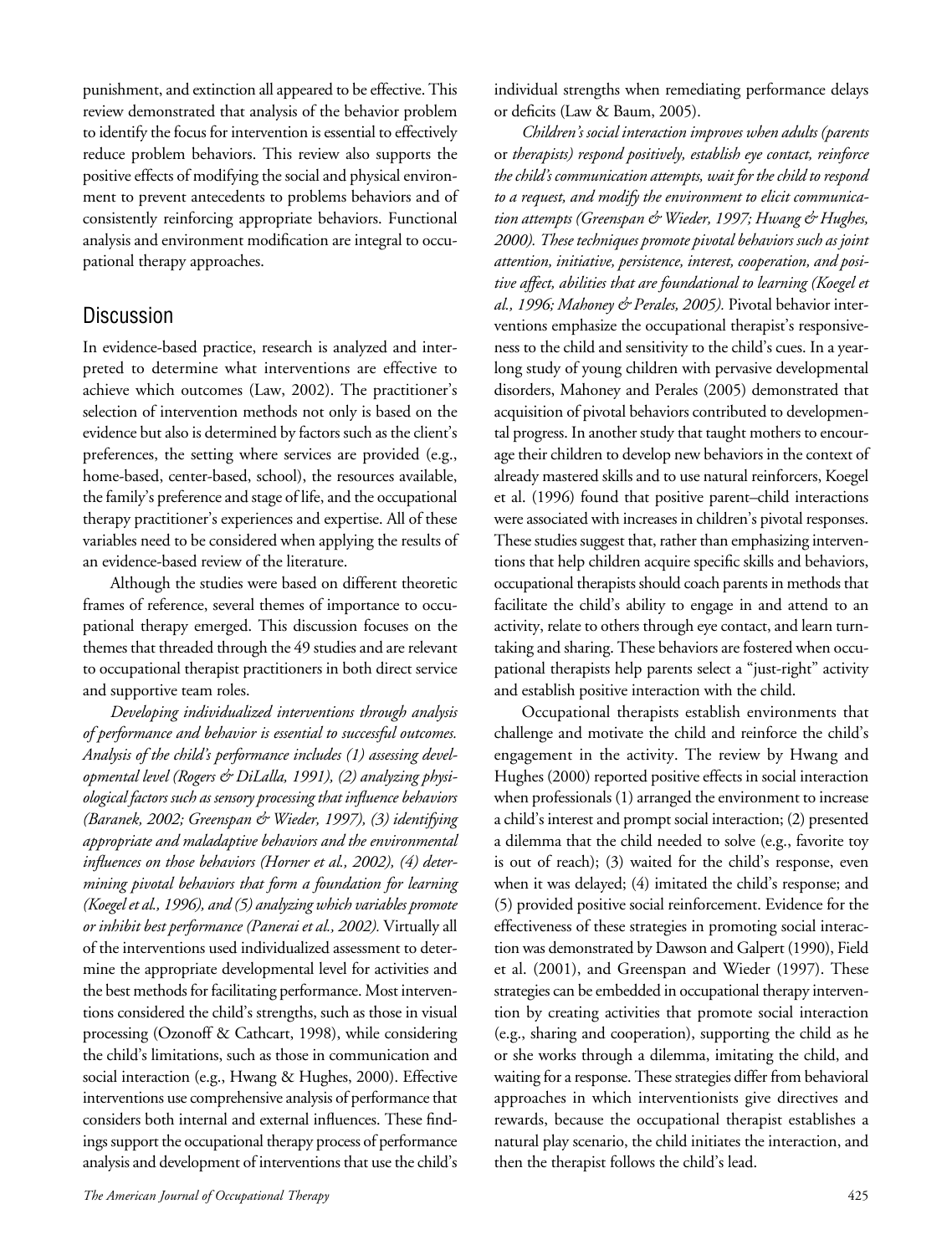*Children with ASD benefit from structured activities with typically developing children who can initiate communication, provide modeling, and adapt their method of interaction to enable communication. Although behaviors improve when paired with typically developing children, they do not improve when children with ASD are paired with children with developmental delays (Legoff, 2004; Schleien et al., 1990, 1995; Smith, Lovaas, & Lovaas, 2002).* Typically developing children provide excellent models and initiate social interaction; however, the effectiveness of using typical peers is based on intervention methods in which professionals facilitate the interactions. Rogers and DiLalla (1991) described methods for promoting interaction among children with autism and children who were developing typically by placing them in proximity and requiring an interaction to meet a shared goal. In this study, adults prompted social interaction and helped the children understand each others' emotions and perspectives. Legoff (2004) found that typically developing peers were helpful in promoting cooperation and social interaction, but peers with behavioral disorders were not. This report noted that group interaction improved when siblings were included as role models and helpers because they were familiar with their sibling's behaviors. In the Schleien et al. (1995) study, typically developing children demonstrated positive interactions with children with autism when engaged in a structured, inclusive activity, but children with autism rarely initiated social interaction. Given minimal encouragement, children who are developing typically can learn to initiate social interaction with children with ASD, and this peer modeling intervention has been found to increase the social participation of children with ASD (Legoff, 2004; Schleien et al., 1995).

*Two primary paradigms in which occupational therapists have supportive team roles have been widely researched: (1) intensive behavioral treatment (Cohen et al., 2006; Lovaas, 1987; Smith et al., 2000) and (2) relationship-based interventions (Greenspan & Wieder, 1997; Mahoney & Perales, 2005). Both approaches have been found to be effective; however, one may be better suited for a particular child and family, and the outcomes differ.* EIBI or 40 hr/week of one-on-one discrete trial training has been shown to improve IQ and language performance in children with ASD (Lovaas, 1987; McEachie et al., 1993; Smith et al., 2000). Although behavioral interventions are successful in training children in basic academic and life skills concepts, it is not known how well these skills transfer into the natural environment, and the findings are mixed regarding changes in behavior (Smith et al., 2000**)**. Barriers to widespread application are as follows: (1) time and resources required to implement a 30- to 40-hr/week intervention and (2) definition of the most appropriate candidates (Bassett, Green, & Kazanjian, 2000).

In one-on-one, individual difference, relationship-based intervention, the therapist coaches the parents to interact with their child in intensive play sessions in which the parent imitates the child and encourages problem solving and pretend play scenarios (Greenspan & Wieder, 1997). Although only Level II and III evidence is available, the reported effects are positive and significant. These include social–emotional growth, social interaction, and communication with less emphasis on academic performance (Greenspan & Wieder, 1997; Hwang & Hughes, 2000; Mahoney & Perales, 2005; Wieder & Greenspan, 2005). Both the intensive behavioral and the relationship-based interventions have documented higher success with higher level children. Occupational therapists provide consultation and direct intervention in both types of programs. They can provide guidance to parents as to what outcomes might be expected and what gains their child might achieve from each intervention. Information about the time and resources required and how the intervention is implemented is also helpful to parents' decision making.

*When children exhibit problem behaviors, functional analysis is essential to determine the basis for the behavior. Interventions shown to be effective (1) establish consistent environments that prevent the behaviors' occurrence; (2) eliminate or modify the antecedents; (3) eliminate the consequences that reinforce the problem behaviors; and (4) develop appropriate behaviors through modeling, guidance, cueing, instruction, and reinforcement (Horner et al., 2002).* Behavior problems can be prevented by structuring the environment so it offers a consistent routine, provides methods for communication when verbal communication is deficit, and provides sensory experiences that optimize attention and arousal. In their systematic review of interventions for problem behavior in children with autism, Horner et al. (2002) found compelling evidence that functional analysis is essential to developing effective interventions. Ideally, proactive measures to prevent problem behaviors also prevent negative consequences for others in the environment. Occupational therapy practitioners can assist in implementing prevention strategies, including modifying the environment so that it facilitates optimal levels of arousal. Examples of occupational therapy preventive intervention include providing weighted vests to give calming proprioceptive input; establishing a quiet corner to calm children who are overaroused or overstimulated; and providing objects such as weighted blankets, bean bag chairs, rocking chairs, or spandex tunnels to help children organize, calm, feel secure, or experience quiet (Mailloux & Roley, 2004). In addition, occupational therapy practitioners reinforce the classroom rules, help children understand the rules using Social Stories (Reynhout & Carter, 2006) or other visual representations (Koegel et al., 1996) of desired behavior, and apply reinforcement or extinction behavioral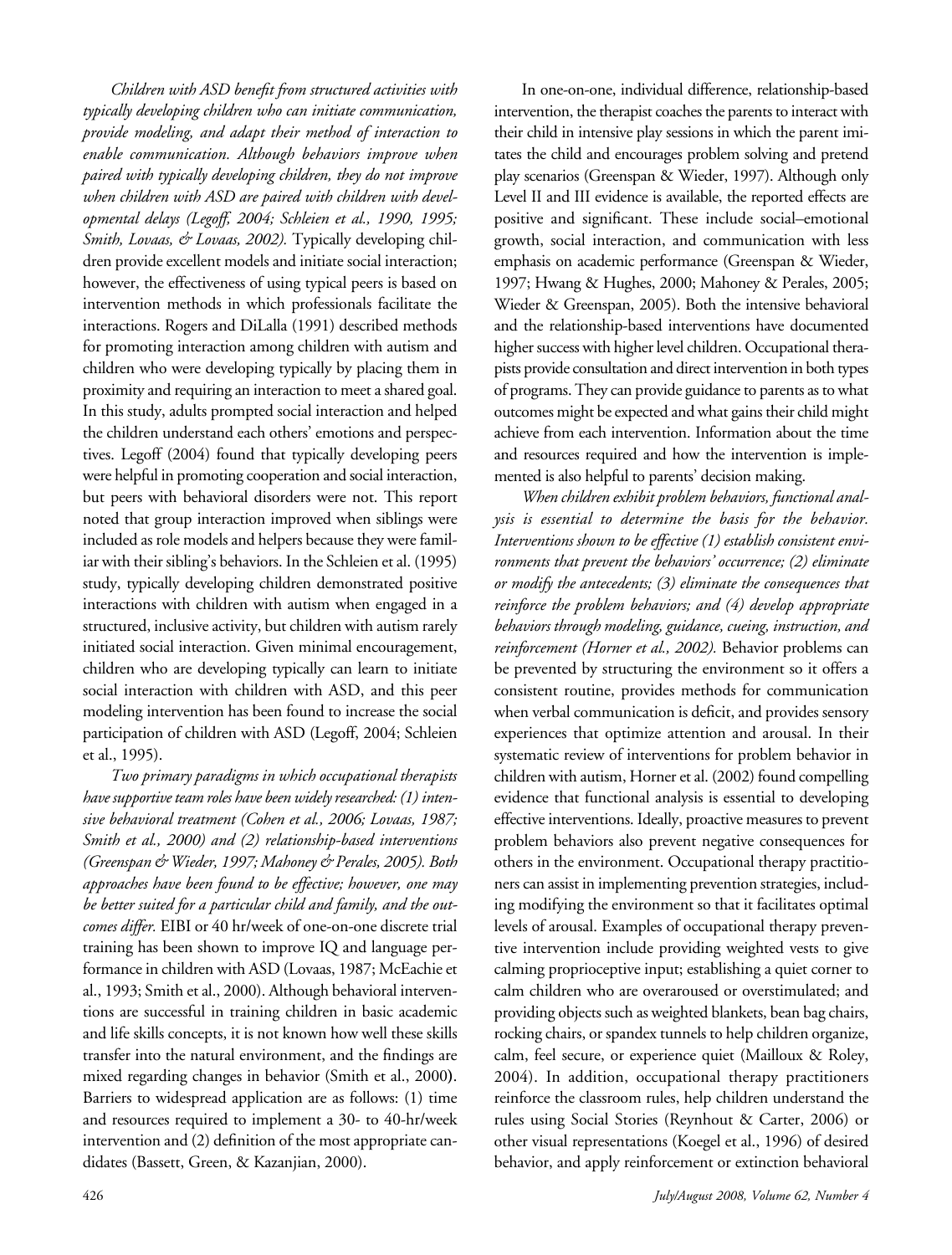strategies (Horner et al., 2002) as developed by the child's educational team.

#### Limitations

Although other systematic reviews focus on only Level I, this comprehensive review used Level I through III evidence. The authors thought that a broader review that included Level II and III evidence would better represent current knowledge about the efficacy of autism interventions. Several of the approaches of greatest relevance to occupational therapists currently have only Level III evidence. This limitation suggests that because the level of scientific rigor varied among the studies, levels of evidence need to be considered in interpreting the results. Limitations that were common among all of the studies included lack of long-term evaluation of effects, use of focused evaluation instruments that did not measure children's occupations or participation, lack of randomization, inadequate measures of treatment fidelity, and inappropriate data analysis. Few of the studies were completed by occupational therapists; therefore, the authors attempted to use the lens of occupational therapy to interpret and apply the findings to occupational therapy practice.

#### Recommendations for Future Research

The research literature offers strong positive evidence for occupational therapists to use comprehensive, individualized analysis of the child's performance to develop the intervention strategies. The research evidence also supports the use of family-centered, interdisciplinary approaches. Many of the studies used play-based or activity-based interventions such as those implemented by occupational therapists.

Future research efforts of occupational therapy scholars should investigate the effects of environmental modifications for children with autism. Because these children respond to highly structured approaches, particularly those that use visual input, modifying the environment to assist in structuring their activities is an element of many of the interventions. Given the importance of context to occupational therapists, innovative modifications to the environment should be further developed and researched.

Although sensory-based techniques have moderate to strong evidence of effectiveness, classic sensory integration approaches have minimal research evidence. These approaches should be the focus of future research evidence. Broad, comprehensive assessment that includes physiologic, occupational, and participation measures should be used in determining the effects of sensory integration interventions. In particular, the effectiveness of sensory integration interventions on children's social interactions and engagement in activities is of high priority given the importance of these skills to children's social participation and the potential of sensory integration to affect these performance domains.

Studies of interventions to promote adolescents' and young adults' success in work and independent living were virtually absent from the research literature. Work and community living skills are areas to which occupational therapists contribute and are of highest priority as people with ASD as they become adults. Interventions to promote work performance and community living are appropriate emphases for occupational therapists in both practice and research.

# Conclusion

Occupational therapy is well aligned with the philosophical and conceptual basis of the interventions for ASD that have been researched and have demonstrated effectiveness; however, our contribution to these interventions is not apparent and certainly not visible to the public. Participation and leadership in research of autism should be a priority for occupational therapists who work with children with ASD and occupational therapy scholars. Important strides in developing efficacious interventions for autism have been made, and occupational therapy researchers should increase their contribution to this positive momentum.  $\blacktriangle$ 

# Acknowledgment

We thank Marian Scheinholtz, MS, OT/L, AOTA Practice Associate at the time of the study, for organizing this project and reviewing the manuscript. We also are grateful for the assistance and support of Deborah Lieberman, MHSA, OTR, FAOTA, Program Director, Evidence-Based Practice. We thank the advisory board for its assistance in developing the research questions and reviewing the search terms: Heather Miller Kuhaneck, Scott Tomchek, Patti LaVesser, Grace Baranek, and Renee Watling.

# **References**

- Audet, L. R., Mann, D. J., & Miller-Kuhaneck, H. (2004). Occupational therapy and speech-language pathology: Collaboration within transdisciplinary teams to improve communication in children with an autism spectrum disorder. In H. Miller Kuhaneck (Ed.), *Autism: A comprehensive occupational therapy approach* (2nd ed., pp. 275–308). Bethesda, MD: AOTA Press.
- Ayres, A. J., & Tickle, L. (1980). Hyperresponsivity to touch and vestibular stimuli as a predictor of positive response to sensory integration procedures in autistic children. *American Journal of Occupational Therapy, 34,* 375–381.
- Baranek, G. T. (2002). Efficacy of sensory and motor interventions for children with autism. *Journal of Autism and Developmental Disorders, 32,* 397–422.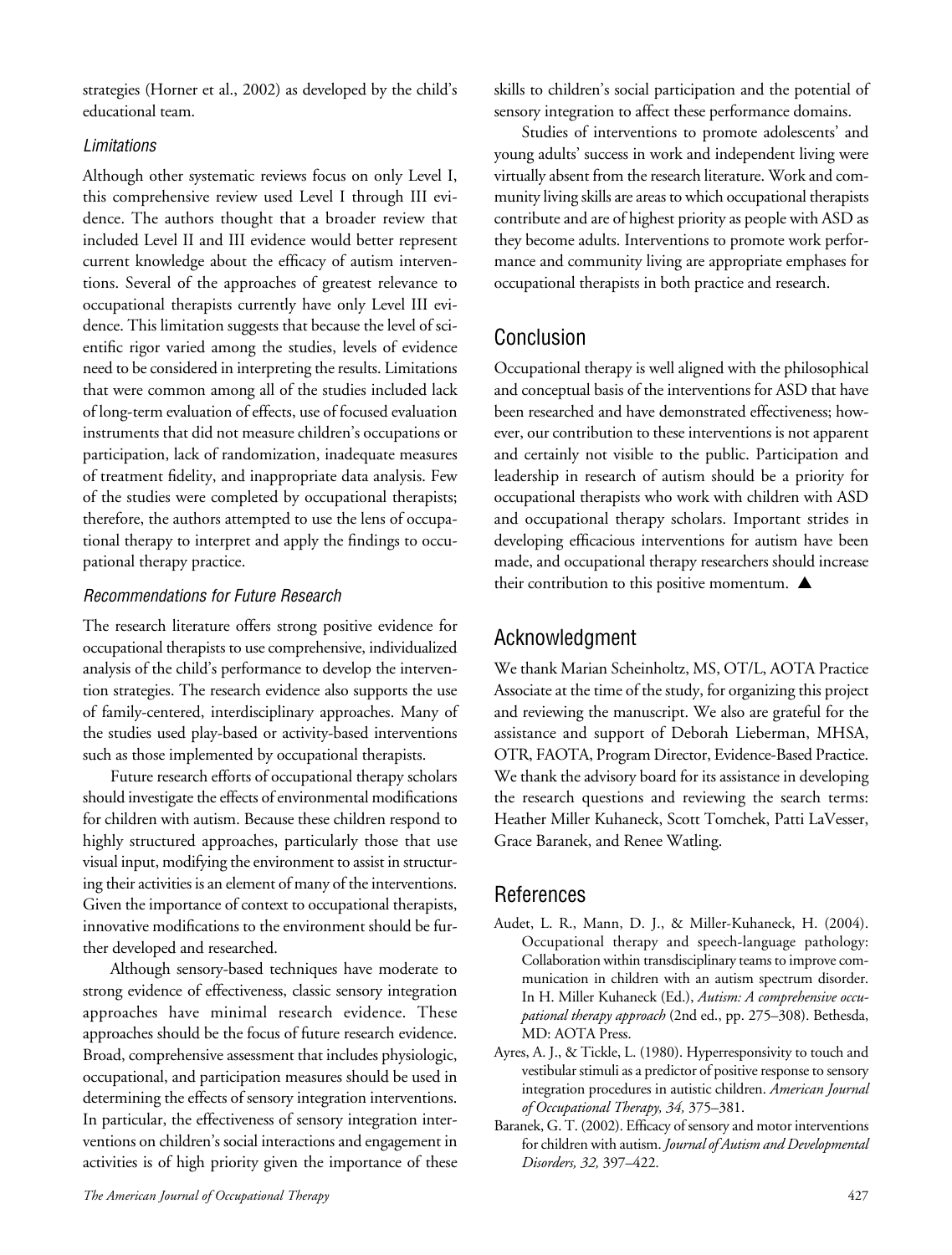Bassett,K., Green,C.J., & Kazanjian, A. (2000). *Autism and Lovaas treatment: A systematic review of effectiveness evidence.*Vancouver, BC: BC Office of Health Technology Assessment.

- Bauminger, N. (2002). The facilitation of social-emotional understanding and social interaction in high-functioning children with autism: Intervention outcomes. *Journal of Autism and Developmental Disorders, 32,* 283–298.
- Bettison, S. (1996). The long-term effects of auditory training on children with autism. *Journal of Autism and Developmental Disorders, 26,* 361–375.
- Broderick, C., Caswell, R., Gregory, S., Marzolini, S., & Wilson, O. (2002). "Can I join the club": A social integration scheme for adolescents with Asperger syndrome. *Autism, 5,* 427–431.
- Bundy, A., Lane, S., & Murray, E. (Eds.). (2002). *Sensory integration: Theory and practice* (2nd ed.). Philadelphia: F. A. Davis.
- Case-Smith, J., & Bryan, T. (1999). The effects of occupational therapy with sensory integration emphasis on preschoolage children with autism. *American Journal of Occupational Therapy, 53,* 489–497.
- Centers for Disease Control and Prevention. (2007). *CDC releases new data on autism spectrum disorders (ASDs) from multiple communities in the University States.* Retrieved April 5, 2007, from www.cdc.gov/od/oc/media/pressrel/2007/r070208. htm
- Cohen, H., Amerine-Dickens, M., & Smith, T. (2006). Early intensive behavioral treatment: Replication of the UCLA model in a community setting. *Development and Behavioral Pediatrics, 27,* S145–S155.
- Dawson, G., & Galpert, L. (1990). Mothers' use of initiative play for facilitating social responsiveness and toy play in young autistic children. *Development and Psychopathology, 2,* 151–162.
- Dawson, G., & Watling, R. (2000). Interventions to facilitate auditory, visual, and motor integration in autism: A review of the evidence. *Journal of Autism and Developmental Disorders, 30,* 415–421.
- Diggle, T., McConachie, H. R., & Randle, V. R. L. (2003). Parentmediated early intervention for young children with autism spectrum disorder. *Cochrane Database of Systematic Reviews,*  Issue 1. Art. No.: CD003496. DOI: 10.1002/14651858. CD003496
- Drew, A., Baird, G., Baron-Cohen, S., Cox, A., Slonims, V., Wheelwright, S., et al. (2002). A pilot randomized control trial of a parent training intervention for pre-school children with autism. *Europena Child and Adolescent Psychiatry, 11,* 266–272.
- Edelson, S. M., Arin, D., Bauman, M., Lucas, S. E., Rudy, J. H., Sholar, M., et al. (1999). Auditory integration training: A double-blind study of behavioral and electrophysiological effects in people with autism. *Focus on Autism and Other Developmental Disabilities, 14,* 73–81.
- Eledevik, S., Eikeseth, S., Jahr, E., & Smith, T. (2006). Effects of low-intensity behavioral treatment for children with autism and mental retardation. *Journal of Autism and Developmental Disorders, 36,* 211–224
- Escalona,A., Field,T., Singer-Strunck,R.,CullenC., & Hartshorn, K. (2001). Brief report: Improvements in the behavior of children with autism following massage therapy. *Journal of Autism and Developmental Disorders, 31,* 513–516.
- Field, T., Field, T., Sanders, C., & Nadel, J. (2001). Children with autism display more social behaviors after repeated imitation sessions. *Autism, 5,* 317–323.
- Field, T., Lasko, D., Mundy, P., Henteleff, T., Kabat, S., Talpins, S., et al. (1997). Brief Report: Autistic children's attentiveness and responsivity improve after touch therapy. *Journal of Autism and Developmental Disorders, 27,* 333–338.
- Frick, S. M., & Hacker, C. (2001). *Listening with the whole body.* Madison, WI: Vital Links.
- Gevers, C., Clifford, P., Mager, M., & Boer, F. (2006). Brief report: A theory-of-mind-based social-cognition training program for school-aged children with pervasive developmental disorders: An open study of itseffectiveness. *Journal of Autism and Developmental Disorders, 36,* 567–571.
- Gray, C. (2000). *The new Social Story book.* Arlington, TX: Future Horizons.
- Greene, S. (2004). Social skills intervention for children with an autism spectrum disorder. In H. Miller Kuhaneck (Ed.), *Autism: A comprehensive occupational therapy approach* (2nd ed., pp. 171–192). Bethesda, MD: AOTA Press.
- Greenspan, S. L., & Wieder, S. (1997). Developmental patterns and outcomes in infants and children with disorders in relating and communicating: A chart review of 200 cases of children with autistic spectrum diagnoses. *Journal of Developmental and Learning Disorders, 1,* 87–141.
- Hanft, B., Rush, D. D., & Shelden, M. L. (2004). *Coaching families and colleagues in early childhood.* Baltimore, MD: Paul H. Brookes.
- Hinojosa, J. (1990). How mothers of preschool children with cerebral palsy perceive occupational and physical therapists and their influence on family life. *Occupational Therapy Journal of Research, 10,* 144–162.
- Horner, R., Carr, E., Strain, P., Todd, A., & Reed, H. (2002). Problem behavior interventions for young children. *Journal of Autism and Developmental Disorders, 32,* 423–446.
- Howlin, P., & Yates, P. (1999). The potential effectiveness of social skills group for adults with autism. *Autism, 3,* 299–307.
- Humphry, R., & Case-Smith, J. (2005). Working with families. In J. Case-Smith (Ed.), *Occupational therapy for children* (5th ed., pp. 117–159). St. Louis, MO: Mosby/Elsevier.
- Hwang, B., & Hughes, C. (2000). The effects of social interactive training on early social communicative skills of children with autism. *Journal of Autism and Developmental Disorders, 30,* 331–343.
- Knox, S. (2005). Play. In J. Case-Smith (Ed.), *Occupational therapy for children* (5th ed., pp. 571–586). St. Louis, MO: Mosby/Elsevier.
- Koegel, R. L., Bimbela, A., & Schreibman, L. (1996). Collateral effects of parent training on family interactions. *Journal of Autism and Developmental Disorders, 26,* 347–359.
- Law, M. (Ed.). (2002). *Evidence-based rehabilitation: A guide to practice.* Thorofare, NJ: Slack.